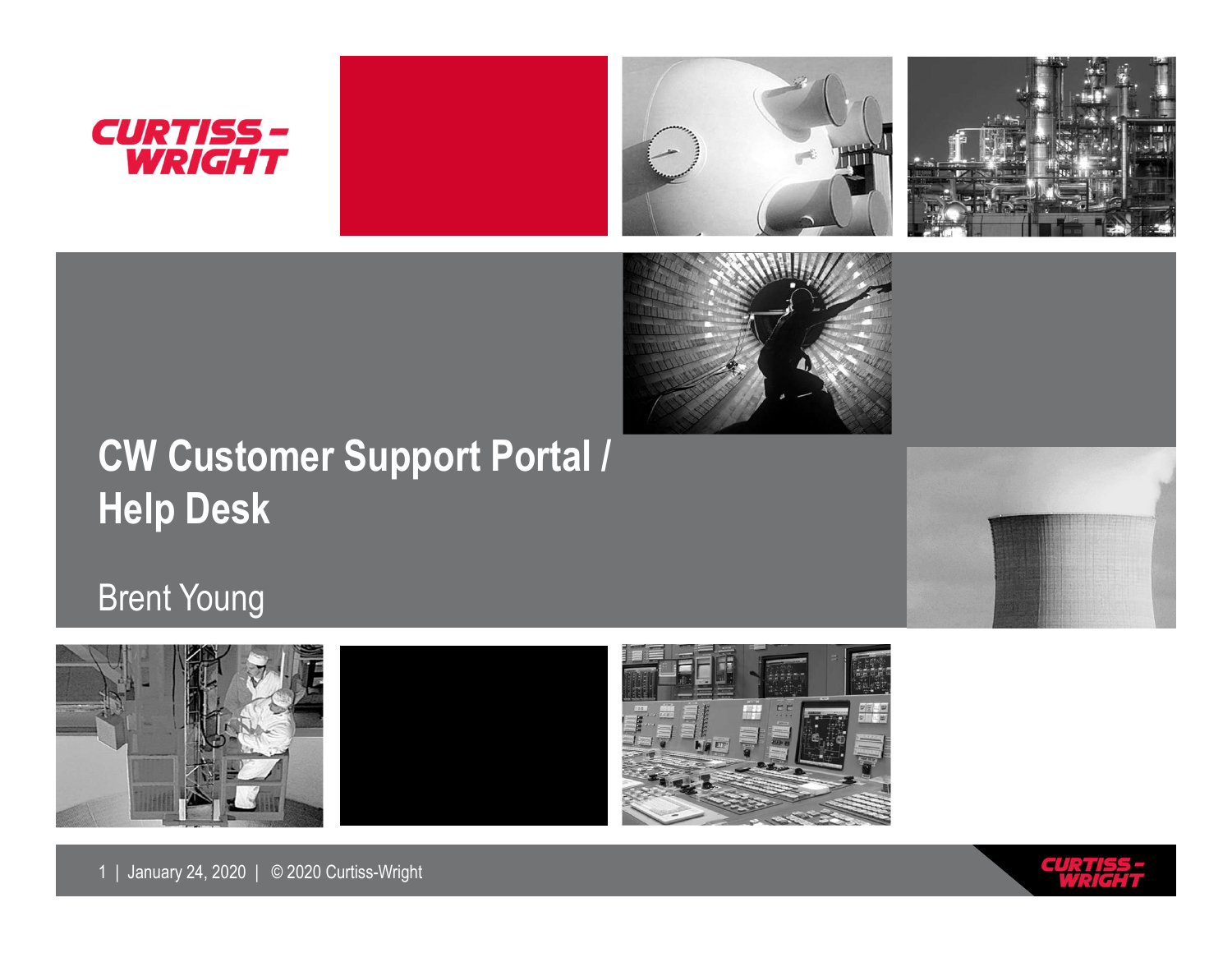#### **Background Story**

- **~2005 - Plant Performance starts using Test Track Pro (Bug Tracking Software) - Now Called Helix.**
	- Due to limitation of Software and Cyber, System Hosted Internally, no access outside CW network.
- **~2010 - Some specific data loaded into external portal, but was textual and read-only.**
	- Portal removed in 2016 due to lack of use.
- **2018 – During Symposium, receive request for online system:**
	- Submit tickets, help files, documentation, etc...
	- Researched Helix to see if it could support, cannot.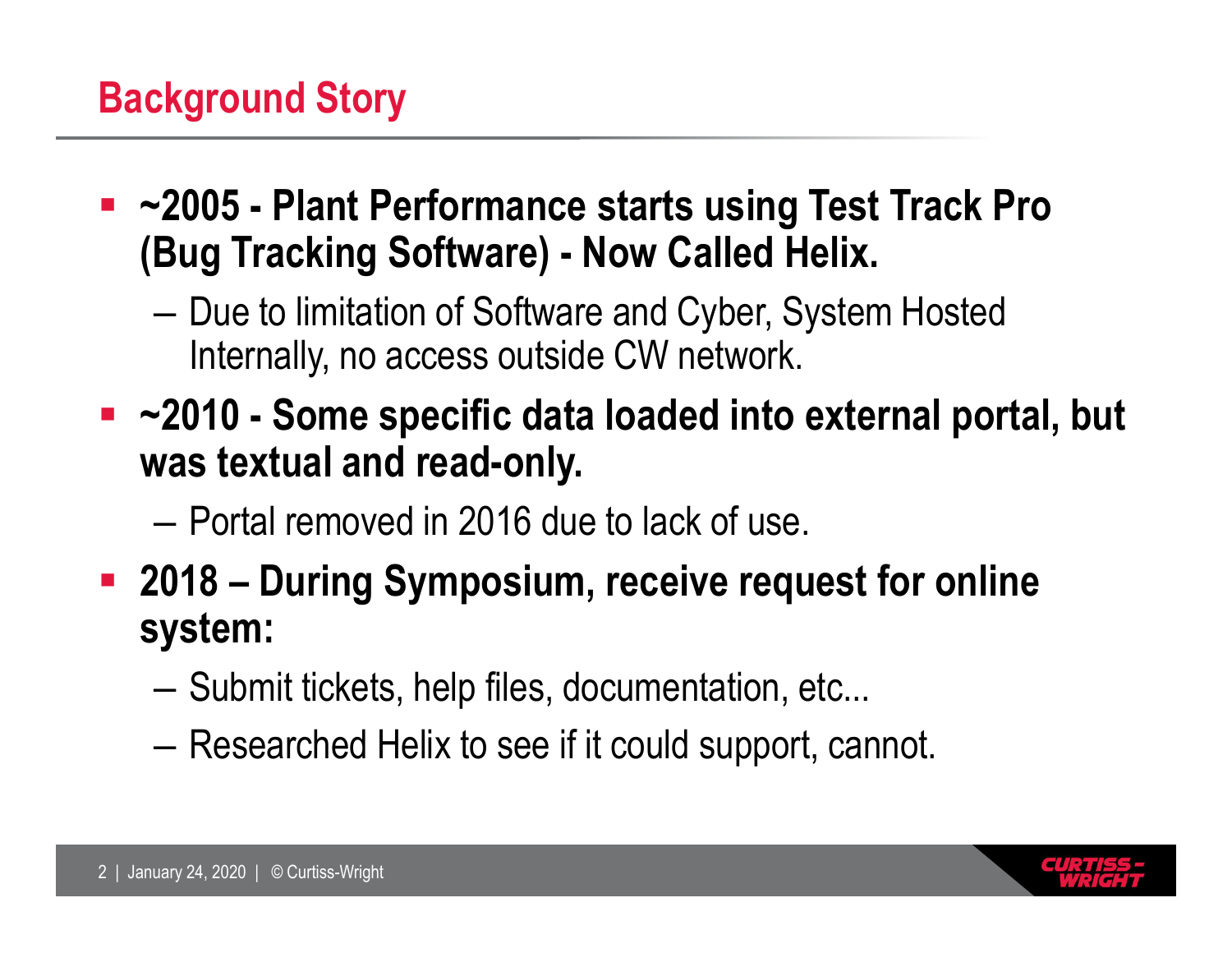#### **Background Story Continue.**

- **2019 – Plant Perf and Info Solutions developers merge under a common management structure.**
	- Info Solutions was / is using a tool called Manage Engine to support help desk type functions.
- **2020 – Plant Starts using Manage Engine for our Customer Support Portal**

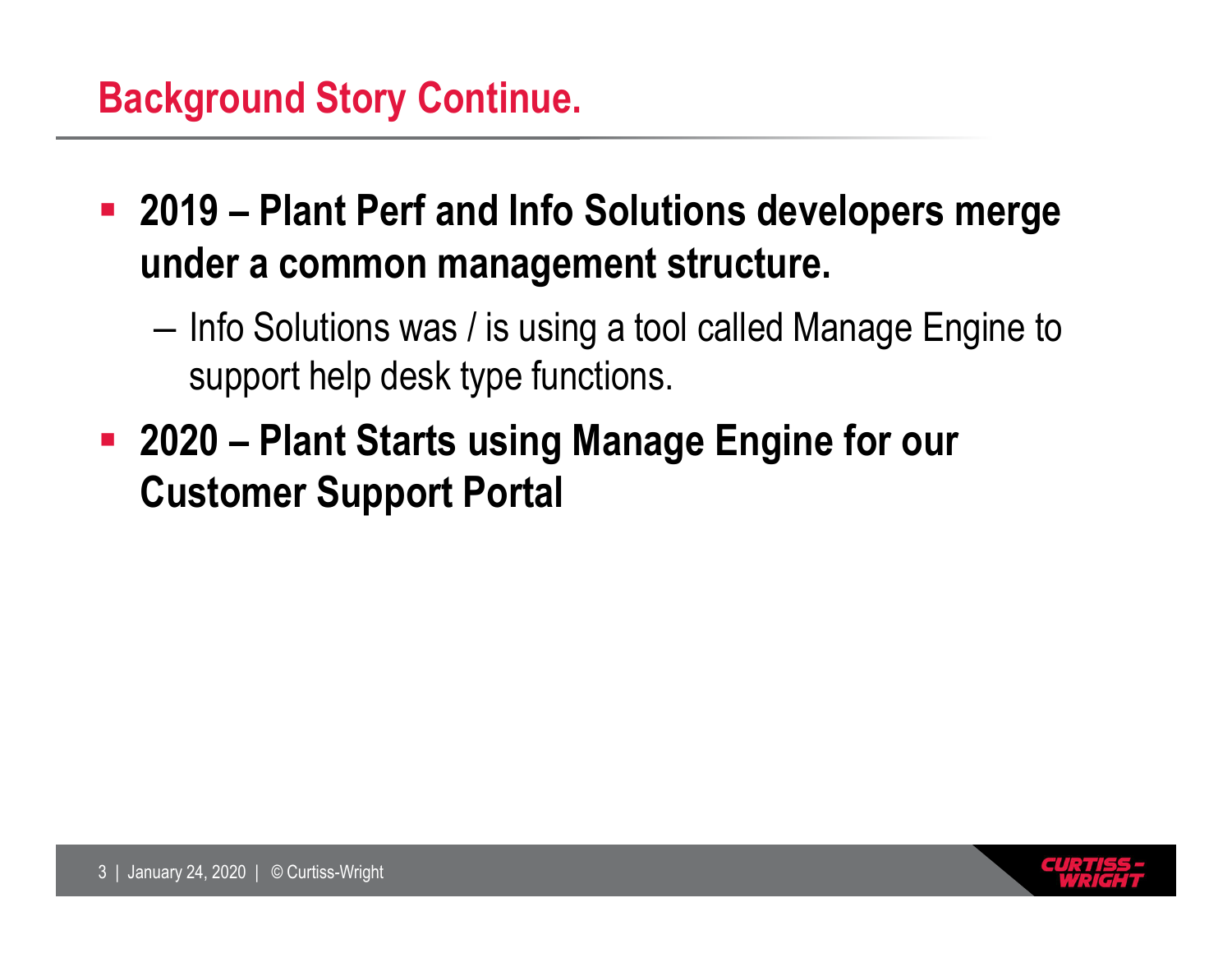- **ManageEngine** is comprehensive IT help desk software that combines asset management and help desk functionalities in a single platform. It is designed to help users get complete visibility of IT issues and **manage** them accordingly in the most efficient manner possible.
	- Hosted on the Cloud
	- Security is verified annually
	- Lots and Lots of features
	- 45 Million users worldwide

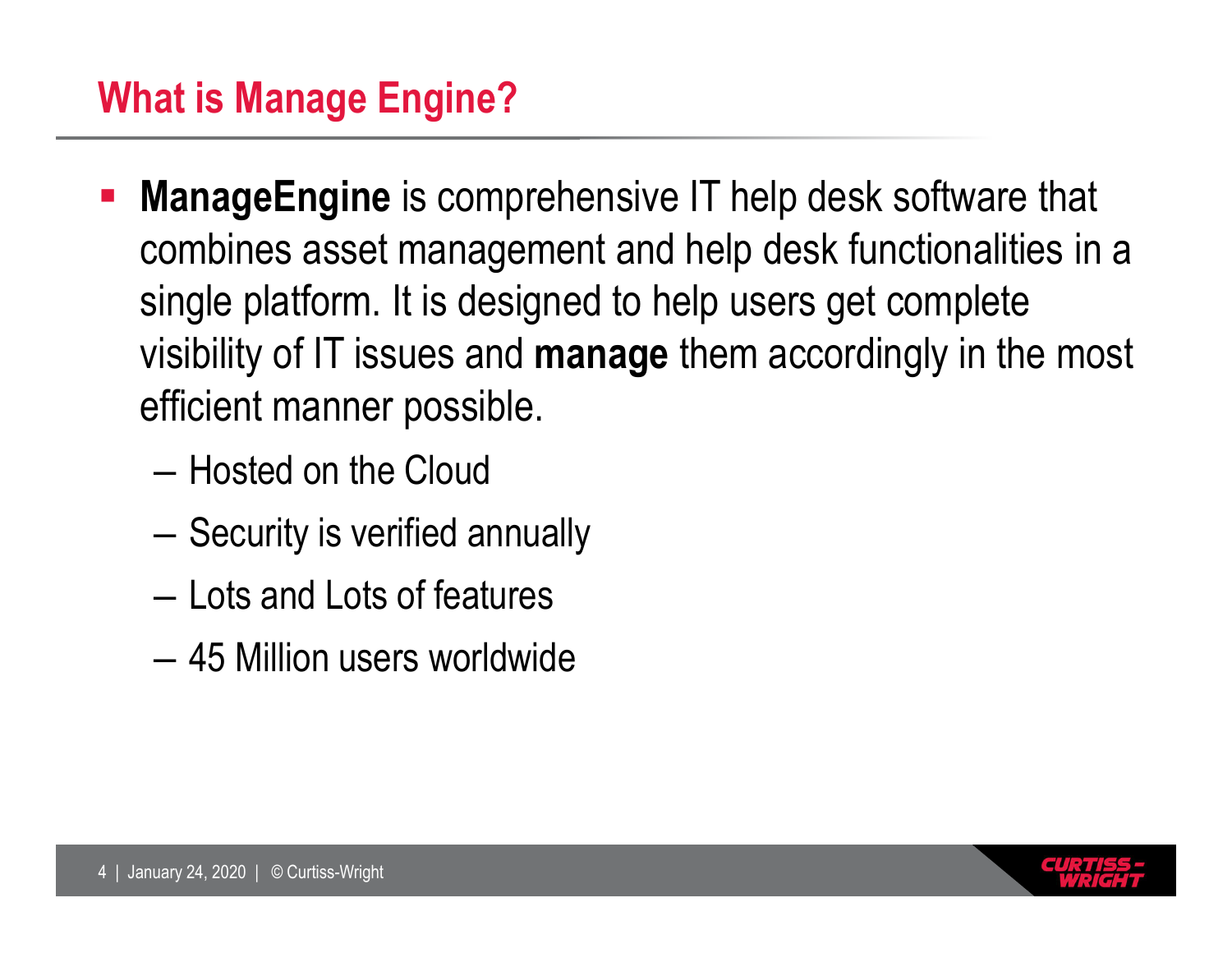#### **How will CW Use Manage Engine?**

- **Request tracker/issue resolution site**
- **Similar to IT and HR Helpdesks most are familiar with.**
- **Lets customers submit and track tickets through the portal or with just an email.**
	- Four admins will have accounts
	- Will receive issues from customers
	- Issues Transferred into Helix so that we follow our SOP to resolve, test, document, issue resolution.

# *NOT A REPLACEMENT FOR HELIX*

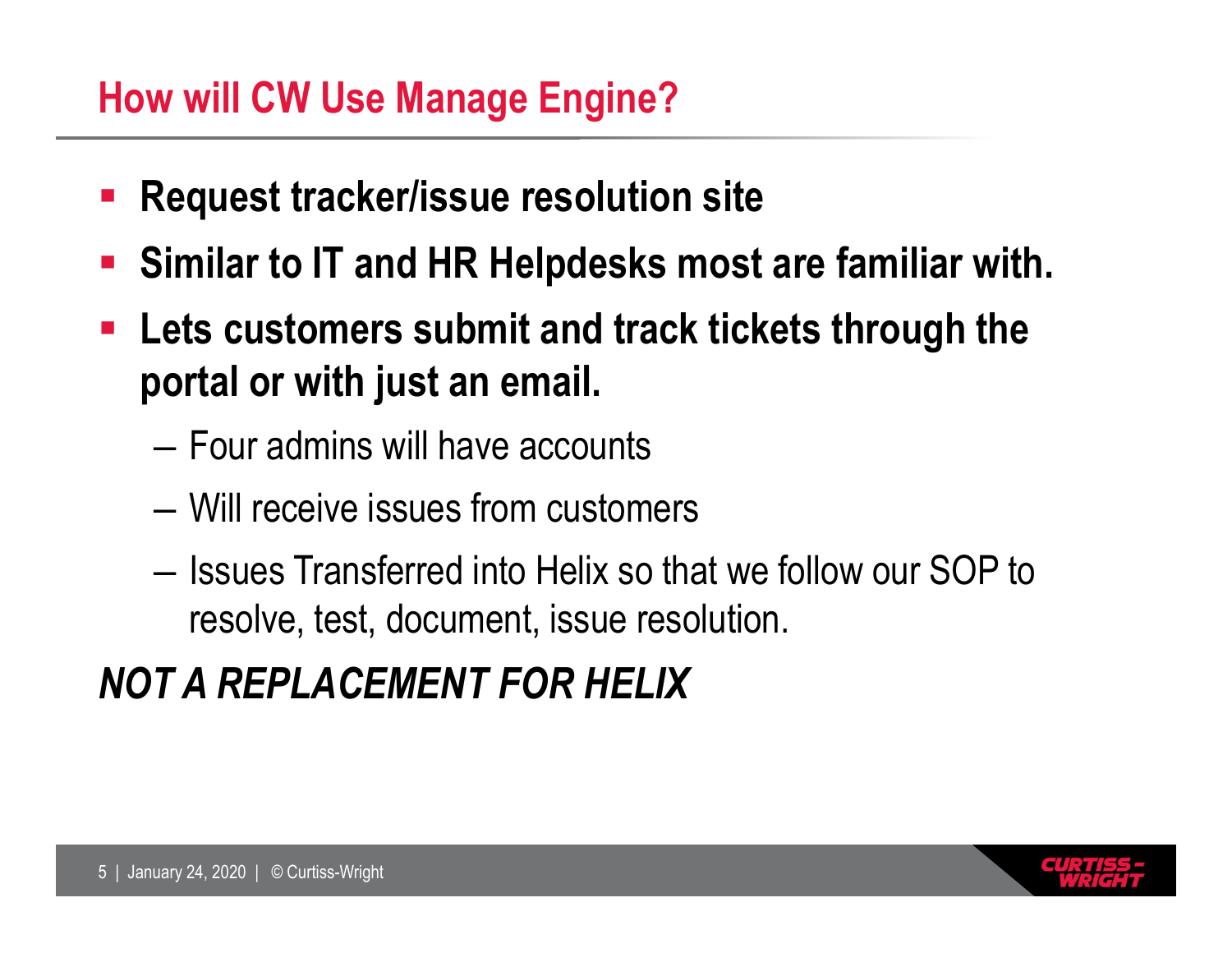### **Why use ManageEngine/SCP?**



- **Addresses client concerns**
- **Shows clients their feedback matters**
- **Breaks down communication bottleneck**
- **Documents customer requests/issue-related correspondence**
- **Helpful docs are available while waiting**
- **Allows customers to participate in issue tracking:**
	- Submit tickets
	- Ask questions
	- **Monitor Progress**
	- Approve solutions

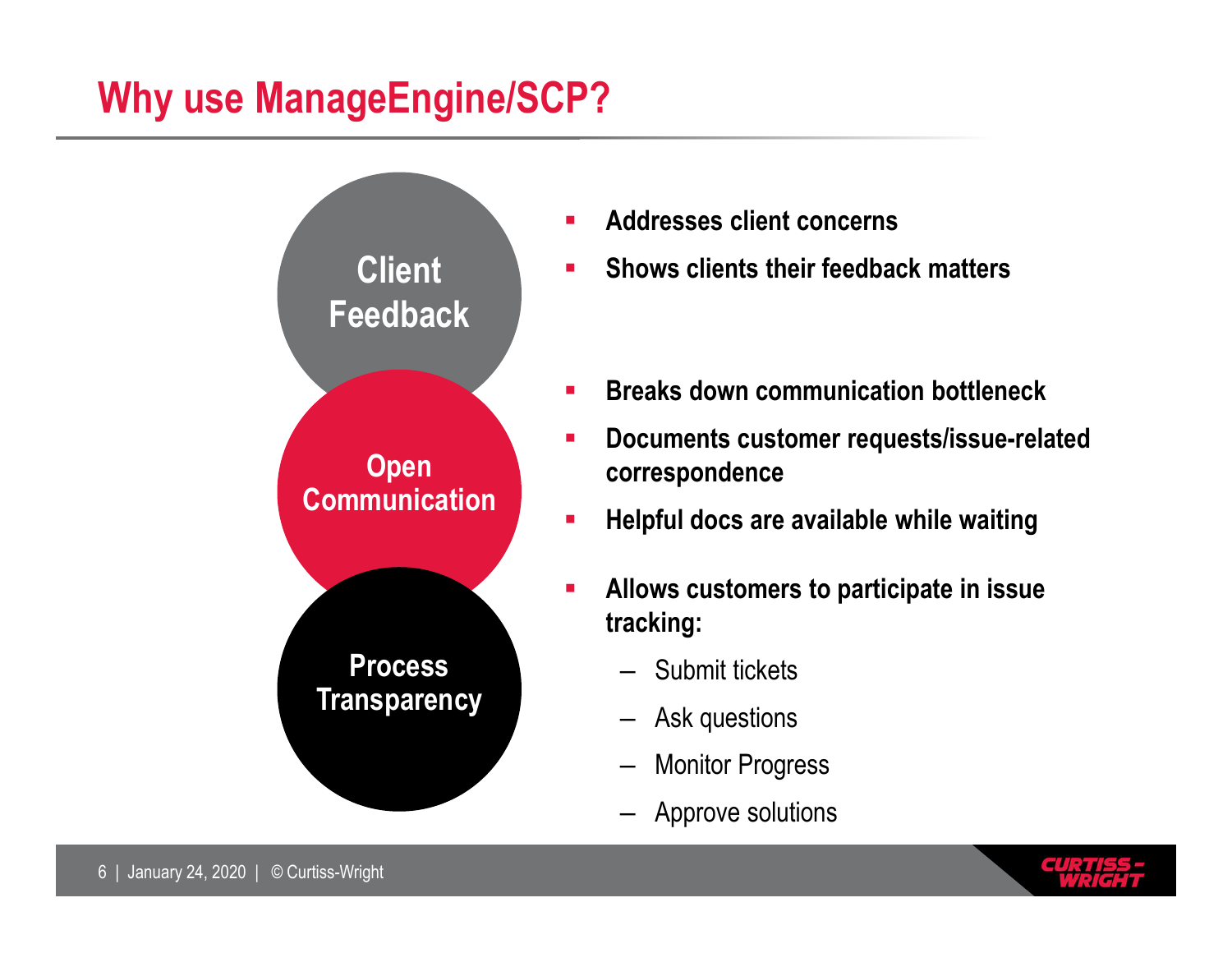### **CW Manage Engine Admins**

- **Jessica Salmon**
	- JSalmon@CurtissWright.com
- **Brooklyn Olson** 
	- V\_BOlson@CurtissWright.com
- **-** Nancy Bullock
	- NBullock@CurtissWright.com
- **Kathy Katainen** 
	- KKatainen@CurtissWright.com

#### **ADMIN DESCRIPTION**

- **Receives and processes tickets**
- **EXP** Corresponds with customer
- **Main site users**
- **Translates Manage Engine Issues into Helix Issues**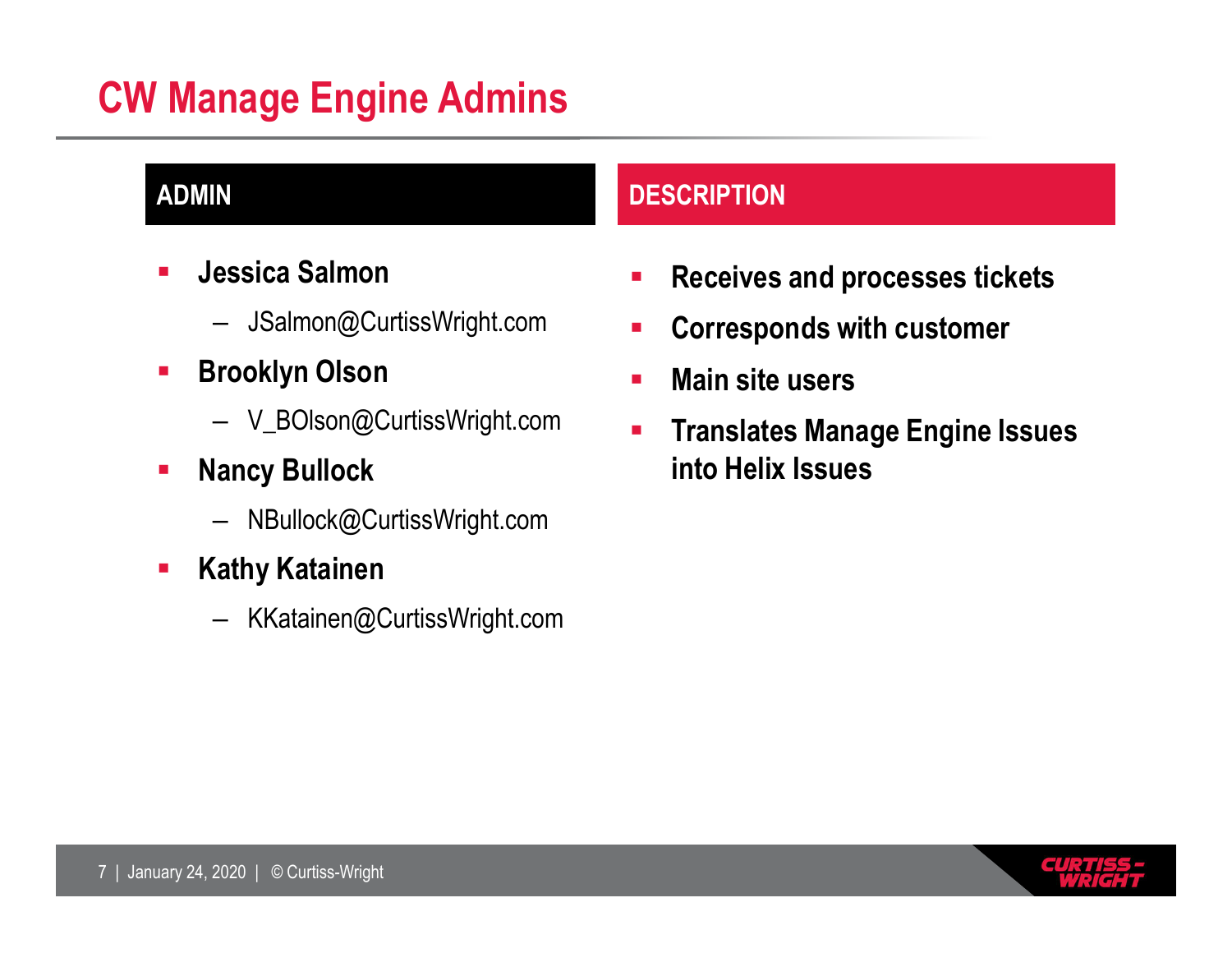#### **Process Overview**



**GUN**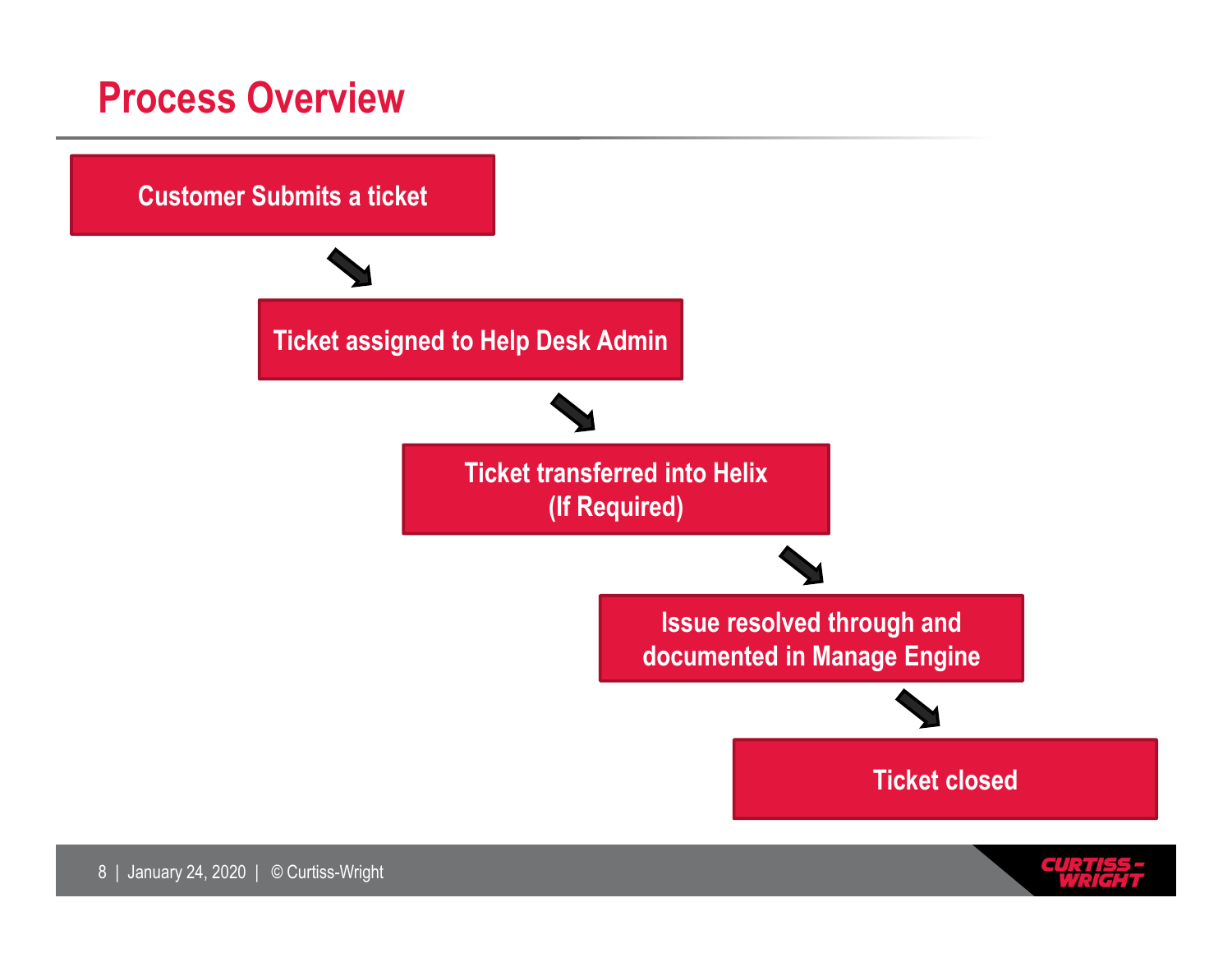http://www.cwnsupport.com/portal/plant

| Admin<br><b>Contacts</b><br><b>Accounts</b> | Dashboards                                                           | <b>❷</b> |  |
|---------------------------------------------|----------------------------------------------------------------------|----------|--|
|                                             |                                                                      |          |  |
|                                             |                                                                      |          |  |
|                                             |                                                                      |          |  |
|                                             | My Requests Summary - All Business Units                             |          |  |
| $\mathbf 0$                                 | <b>Requests Overdue</b><br>R<br>Over due requests                    | 0        |  |
| $\overline{0}$                              | <b>Requests Due Today</b><br>鴥<br>Requests due to be completed today | 0        |  |
| $\mathbf{0}$                                | <b>Pending Requests</b><br>A<br>Pending requests                     | 0        |  |
|                                             |                                                                      | Reports  |  |

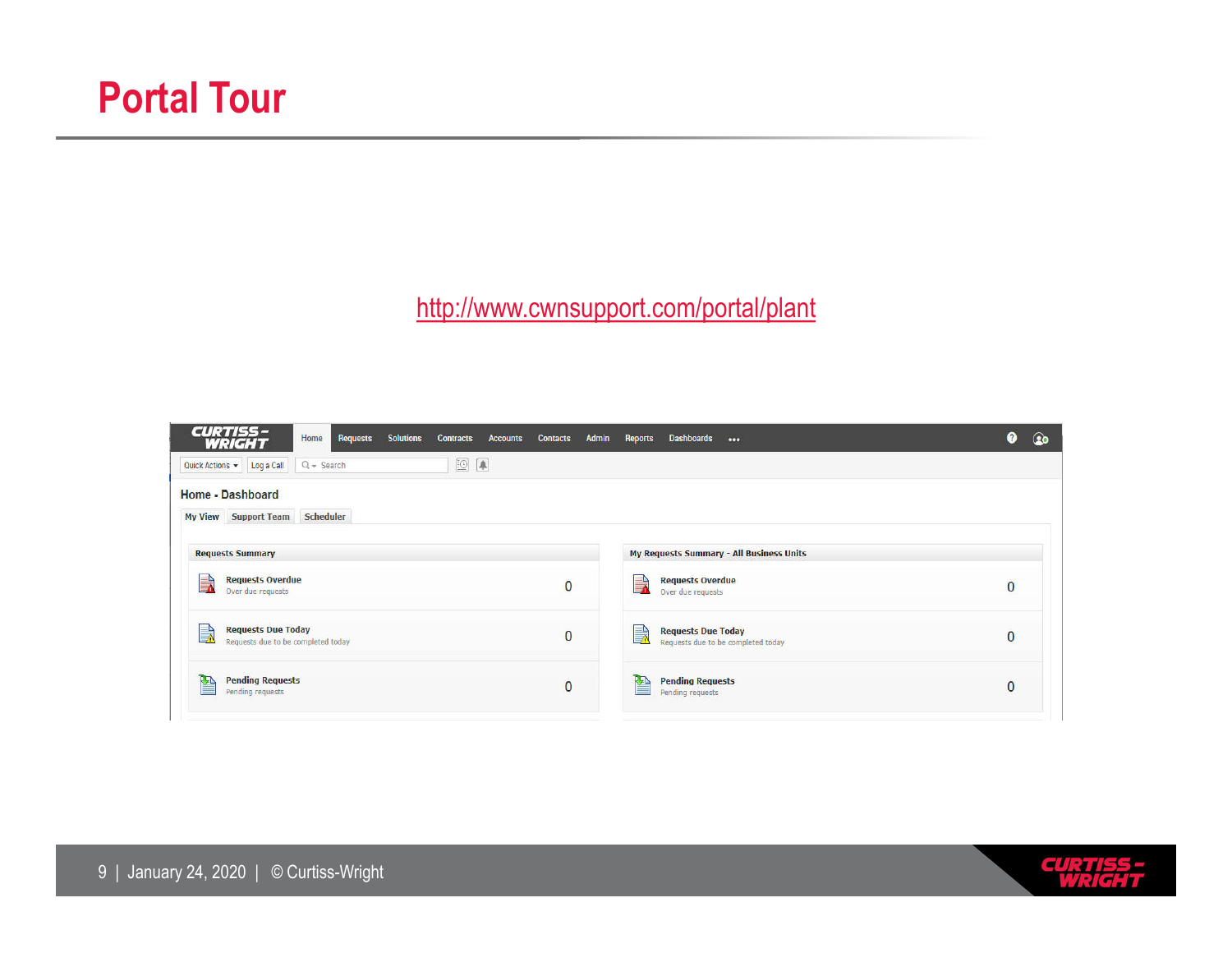#### **What else would be Nice to have?**

**???**